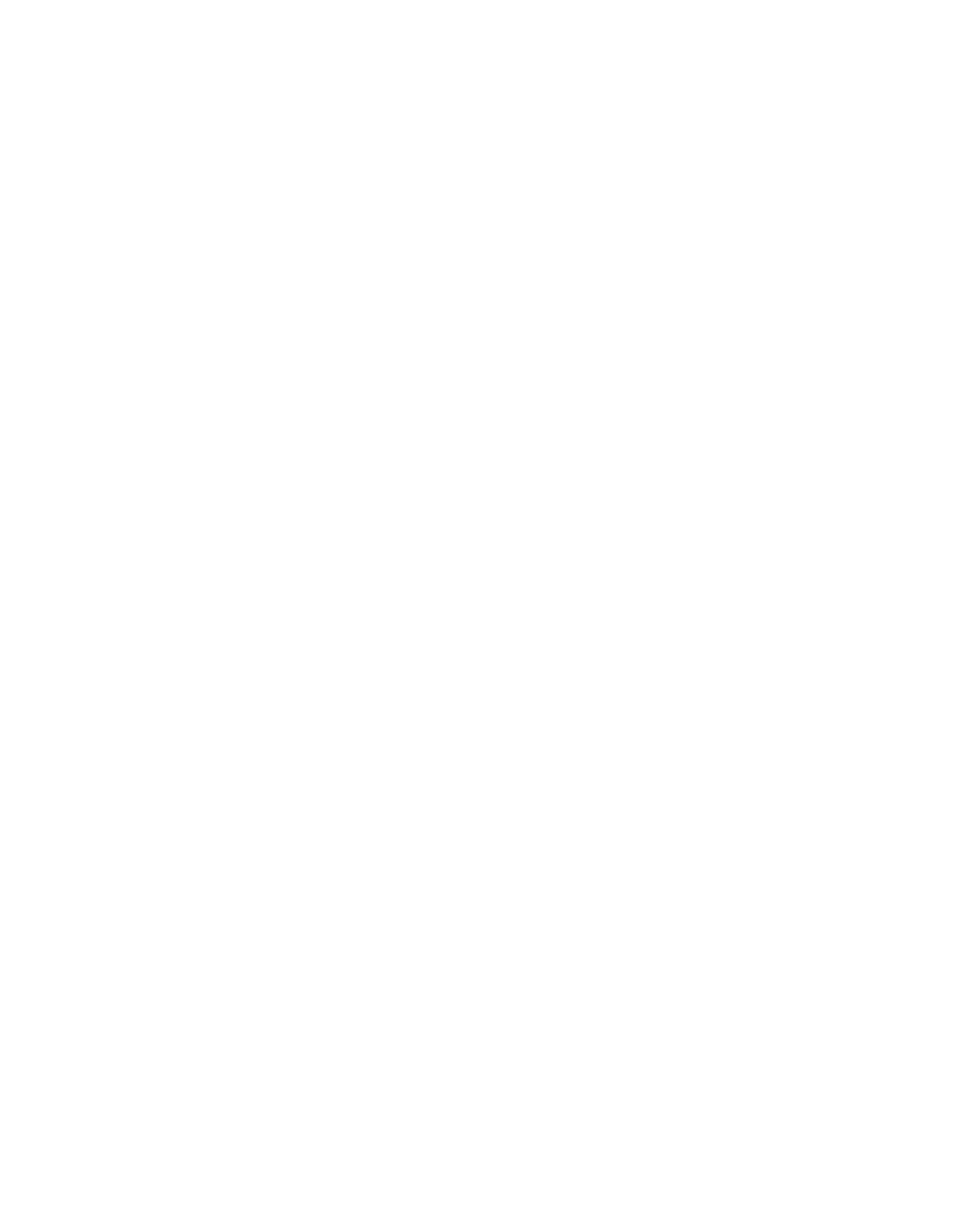### **In the case of Ković and Others v. Serbia,**

The European Court of Human Rights (Third Section), sitting as a Committee composed of:

 Luis López Guerra, *President,*  Dmitry Dedov,

Branko Lubarda, *judges,*

and Fatoş Aracı, *Deputy Section Registrar,*

Having deliberated in private on 14 March 2017,

Delivers the following judgment, which was adopted on that date:

# PROCEDURE

1. The case originated in three applications (nos. 39611/08, 50121/13 and 2490/14) against Serbia lodged with the Court under Article 34 of the Convention for the Protection of Human Rights and Fundamental Freedoms ("the Convention") by three Serbian nationals, Mr Nikola Ković, Mr Zoran Ranković and Mr Ivan Bojanić ("the applicants"), on 21 July 2008, 5 June 2013 and 16 December 2013 respectively. The applicants' personal details are set out in the appendix to this judgment.

2. The Serbian Government ("the Government") were initially represented by their former Agent, Ms V. Rodić, being more recently substituted by their current Agent, Ms. N. Plavšić.

3. On 18 December 2014 the complaints concerning the length of administrative and civil proceedings were communicated to the Government and the remainders of the applications were declared inadmissible pursuant to Rule 54 § 3 of the Rules of Court. were communicated to the Government.

4. The Government objected to the examination of the application by a Committee. After having considered the Government's objection, the Court rejects it.

# THE FACTS

# THE CIRCUMSTANCES OF THE CASE

5. The applicants complained of the excessive length of different administrative and civil proceedings under Article 6 § 1 of the Convention.

6. All applicants obtained decisions of the Constitutional Court of Serbia, which found a violation of their right to a hearing within reasonable time.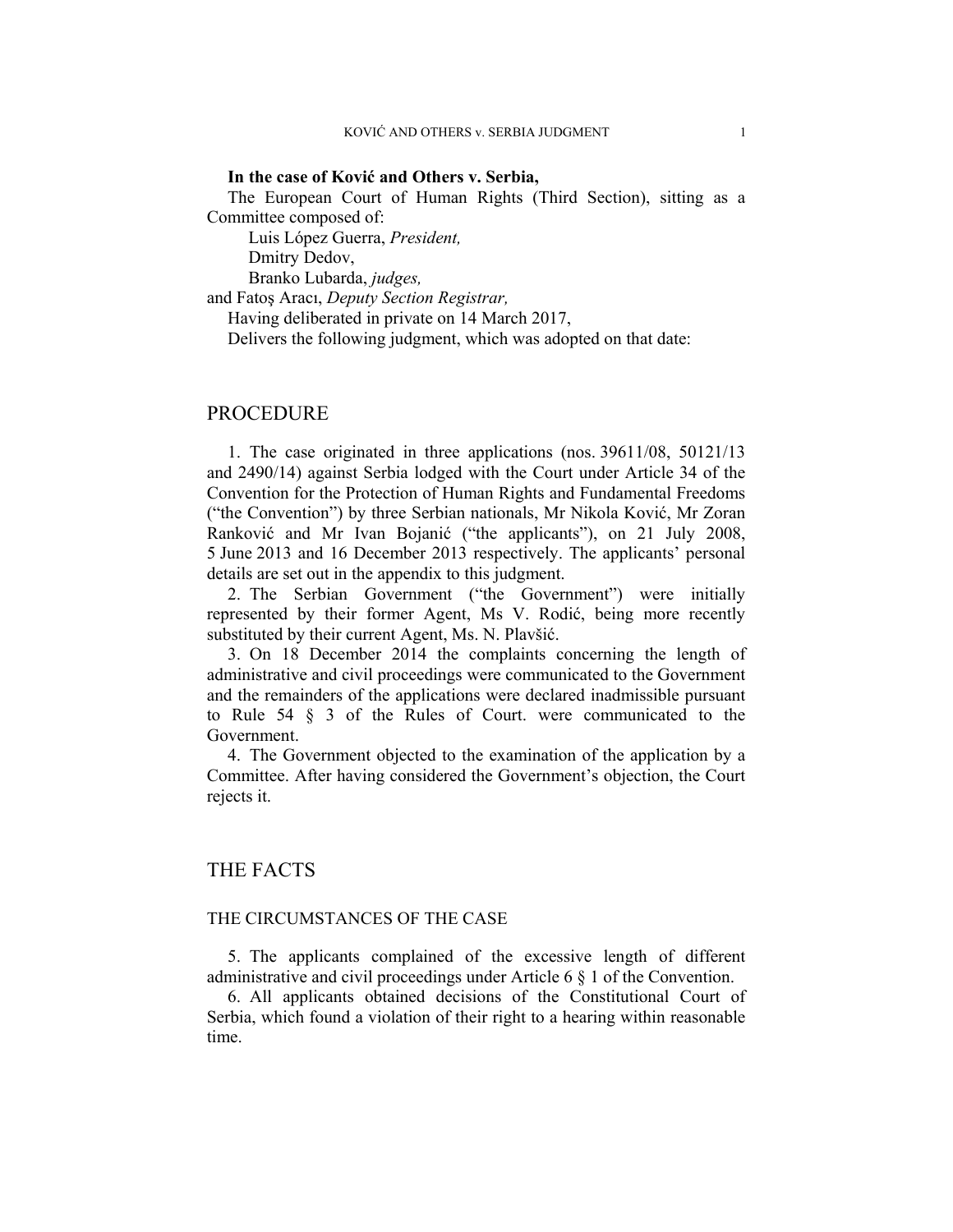7. As regards the applicant Mr Nikola Ković, according to the regulations applicable at that time, the Constitutional Court established his right to seek compensation for non-pecuniary damage before the Commission for Damage Compensation. Mr Ković submitted his request for damages to the Commission on 26 December 2010, but he has not received the response to date.

8. As regards the applicants Mr Zoran Ranković and Mr Ivan Bojanić, the Constitutional Court awarded them certain sums in respect of the nonpecuniary damage suffered (see appendix to this judgment).

# THE LAW

# I. JOINDER OF THE APPLICATIONS

9. The Court considers that, in accordance with Rule 42 § 1 of the Rules of Court, the applications should be joined, given their similar factual and legal background.

# II. ALLEGED VIOLATIONS OF ARTICLES 6 § 1 AND 13 OF THE **CONVENTION**

10. The applicants complained under Article 6 of the Convention that the length of the administrative and civil proceedings in question had been incompatible with the "reasonable time" requirement. Mr Zoran Ranković and Mr Ivan Bojanić raised the same complaint under Article 13. Articles 6 § 1 and 13 of the Convention read as follows:

## **Article 6 § 1**

"In the determination of his civil rights and obligations or of any criminal charge against him... everyone is entitled to a ... hearing within a reasonable time by [a] ... tribunal ..."

#### **Article 13**

 "Everyone whose rights and freedoms as set forth in [the] Convention are violated shall have an effective remedy before a national authority notwithstanding that the violation has been committed by persons acting in an official capacity."

#### **A. Admissibility**

11. The Government submitted that the applicants could not claim to be victims of the alleged violation (see paragraph 14 below).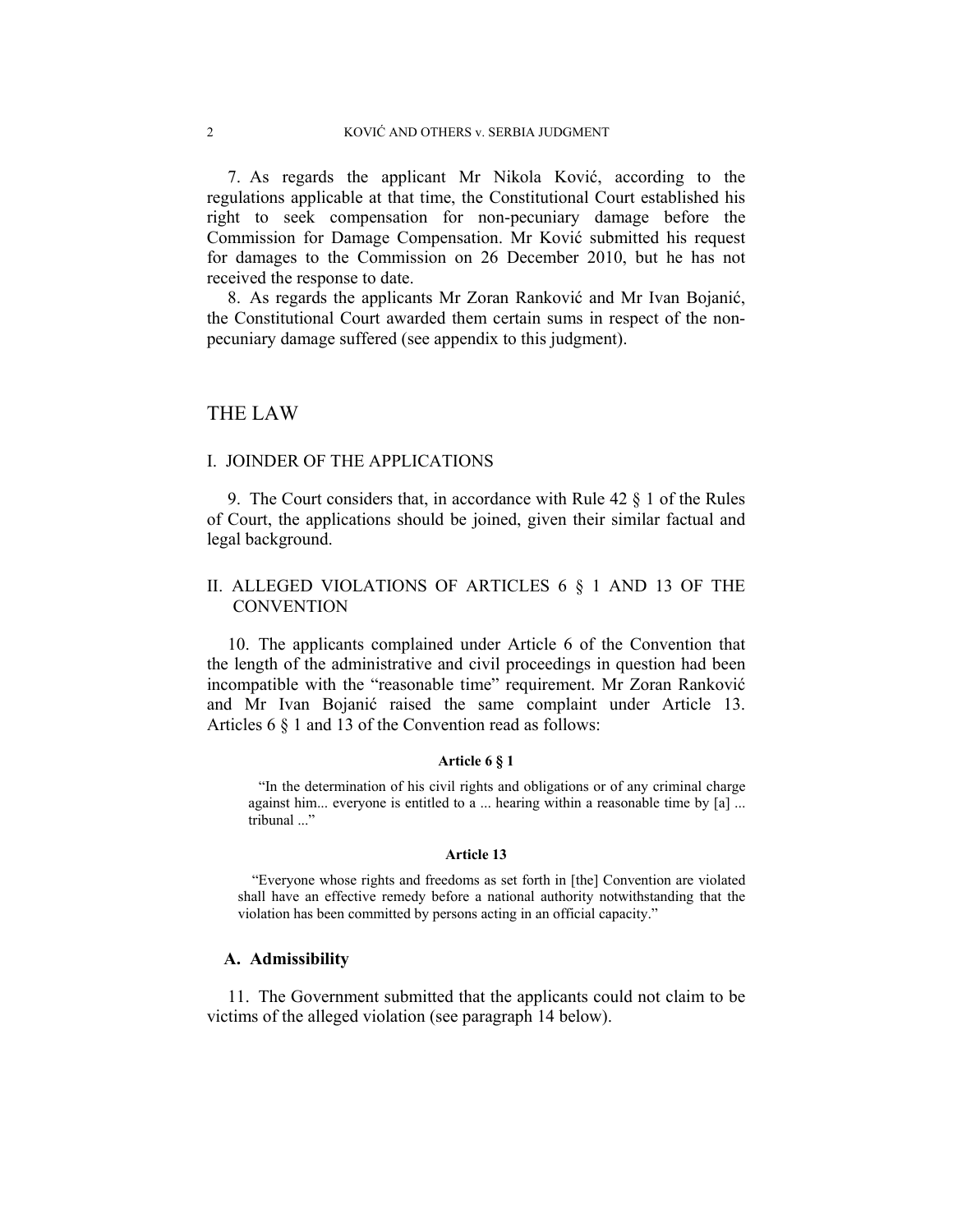12. The Court considers that the Government's objection is closely linked to the substance of the applicants' complaint and therefore must be joined to the merits.

13. The Court further notes that this complaint is not manifestly ill-founded within the meaning of Article 35  $\S$  3 (a) of the Convention. It is not inadmissible on any other grounds. It must therefore be declared admissible.

### **B. Merits**

14. The Government submitted that as all the applicants obtained decisions from the Constitutional Court they had therefore lost their victim status. In the Government' s opinion, the finding of a violation and the awarding of compensation for the non-pecuniary damage suffered constituted sufficient redress for the breach of the applicants' right to a hearing within a reasonable time. As regards Mr Nikola Ković, the Government further submitted that, according to the applicable regulations at that time, he could submit request for non-pecuniary damages to the Commission for Damage Compensation and later initiate civil proceedings if he was not satisfied with the amount awarded by the Commission.

15. The applicants disagreed.

16. The Court notes that an applicant's status as a "victim" within the meaning of Article 34 of the Convention depends on whether the domestic authorities have acknowledged, either expressly or in substance, the alleged infringement of the Convention and have, if necessary, provided appropriate redress. It is only when those conditions have been satisfied that does the subsidiary nature of the protective mechanism of the Convention precludes examination of an application (see *Vidaković v. Serbia* (dec.) no. 16231/07, § 24 May 2011; *Cocchiarella v. Italy* [GC], no. 64886/01, § 71, ECHR 2006-V; and *Cataldo v. Italy* (dec.), no. 45656/99, 3 June 2004).

17. In that connection, the Court notes that the Constitutional Court found that the applicants' right to a hearing within a reasonable time had indeed been violated (see paragraph 6 above), thereby acknowledging the breach complained of and, in effect, satisfying the first condition laid down in the Court's case-law.

18. The applicants' victim status then depends on whether the redress afforded was adequate and sufficient, having regard to just satisfaction as provided for under Article 41 of the Convention (see *Dubjaková v. Slovakia* (dec.), no. 67299/01, 19 October 2004).

19. The Court observes that in length-of-proceedings cases one of the characteristics of sufficient redress which may remove a litigant's victim status relates to the amount awarded. That amount depends, in particular, on the characteristics and effectiveness of the remedy. Thus, States which, like Serbia, have opted for a remedy designed both to expedite proceedings and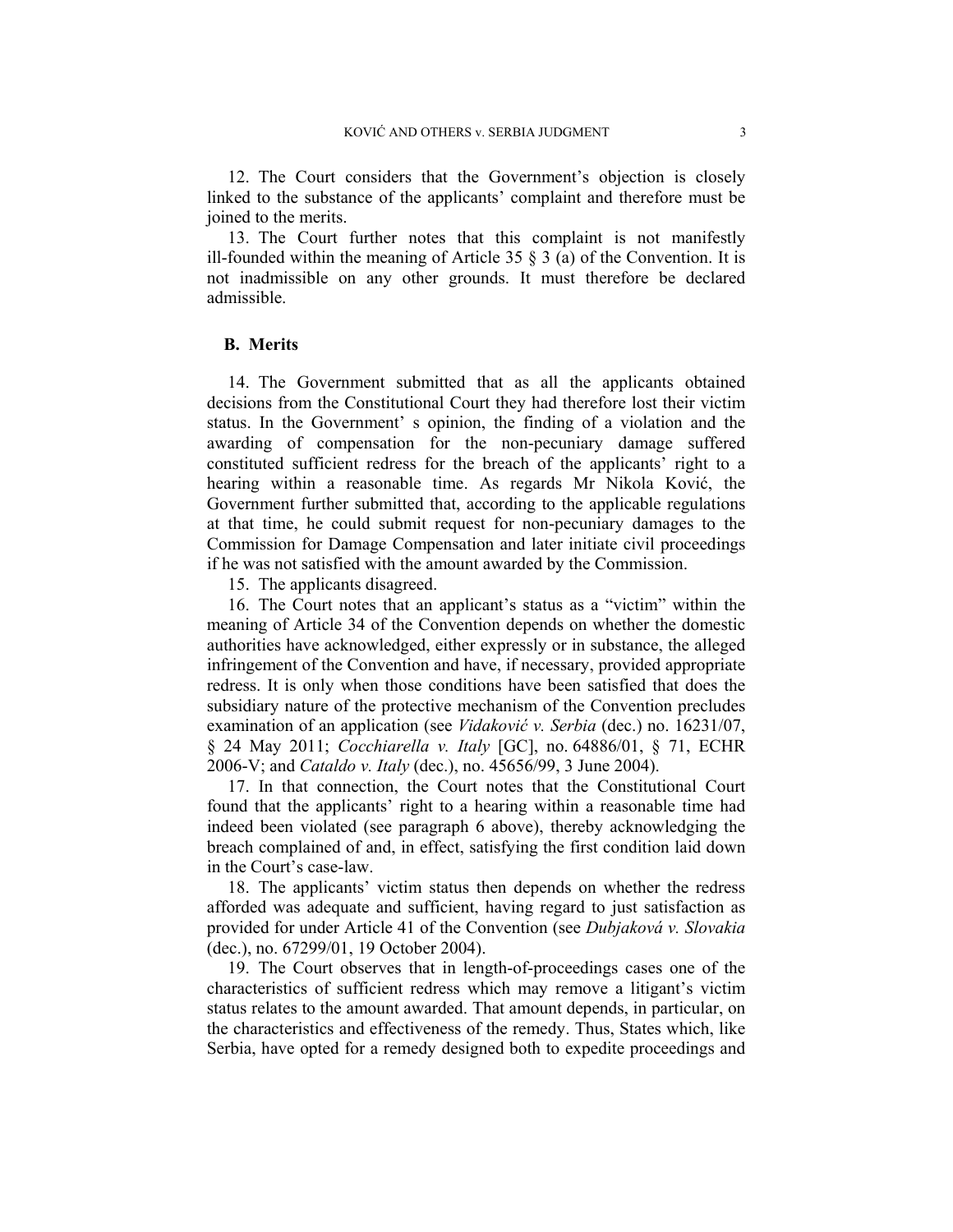afford compensation are free to award amounts which – while being lower than those awarded by the Court – are still not unreasonable (see *Cocchiarella*, cited above, §§ 96, 97).

20. Turning to the present case, as regards Mr Nikola Ković, the Court notes, notwithstanding to the Government's submission to the contrary, that Mr Ković did submit the request for damages to the Commission, but he has never received response (see paragraph 7 above). In any event, the Court reiterates that as regards Serbia in particular, it had already ruled that a constitutional appeal should, in principle, be considered as an effective domestic remedy within the meaning of Article 35 § 1 of the Convention in respect of all applications introduced as of 7 August 2008 (see *Vinčić and Others v. Serbia*, nos. 44698/06, and others, § 51, 1 December 2009). Therefore the applicant who lodged his application on 21 July 2008 was not obliged to make use of the constitutional avenue.

21. As regards the other two applicants, Mr Zoran Ranković and Mr Ivan Bojanić, the Constitutional Court declared that they were entitled to various amounts in non-pecuniary damages (specified in the appendix). However, the Court notes that the compensation granted to them was significantly lower than that awarded for similar delays in the Court's caselaw. Whether the amount awarded may be regarded as reasonable, however, falls to be assessed in the light of all the circumstances of the case. They include not only the duration of the proceedings in the specific case, but also the value of the award viewed in the light of the standard of living in the State concerned, and the fact that under national systems compensation will in general be awarded and paid more promptly than if the matter fell to be decided by the Court under Article 41 of the Convention.

22. In view of the material in the case files and having regard to the particular circumstances of the proceedings in question, the Court considers that the sums awarded to Mr Zoran Ranković and Mr Ivan Bojanić cannot be considered as sufficient and do not therefore amount to appropriate redress for the violations suffered.

23. The Court thus concludes that none of the applicant did lose their status as victims within the meaning of Article 34 of the Convention. The Government's objection in this regard must therefore be rejected.

24. In view of the above, and in particular its finding regarding the victim status of the applicants, the Court concludes that the length of the proceedings at issue was excessive and failed to meet the "reasonable time" requirement.

25. There has accordingly been a violation of Article 6 § 1 of the Convention.

26. After reaching such a conclusion, the Court does not find it necessary to examine essentially the same complaint raised by Mr Zoran Ranković and Mr Ivan Bojanić under Article 13 of the Convention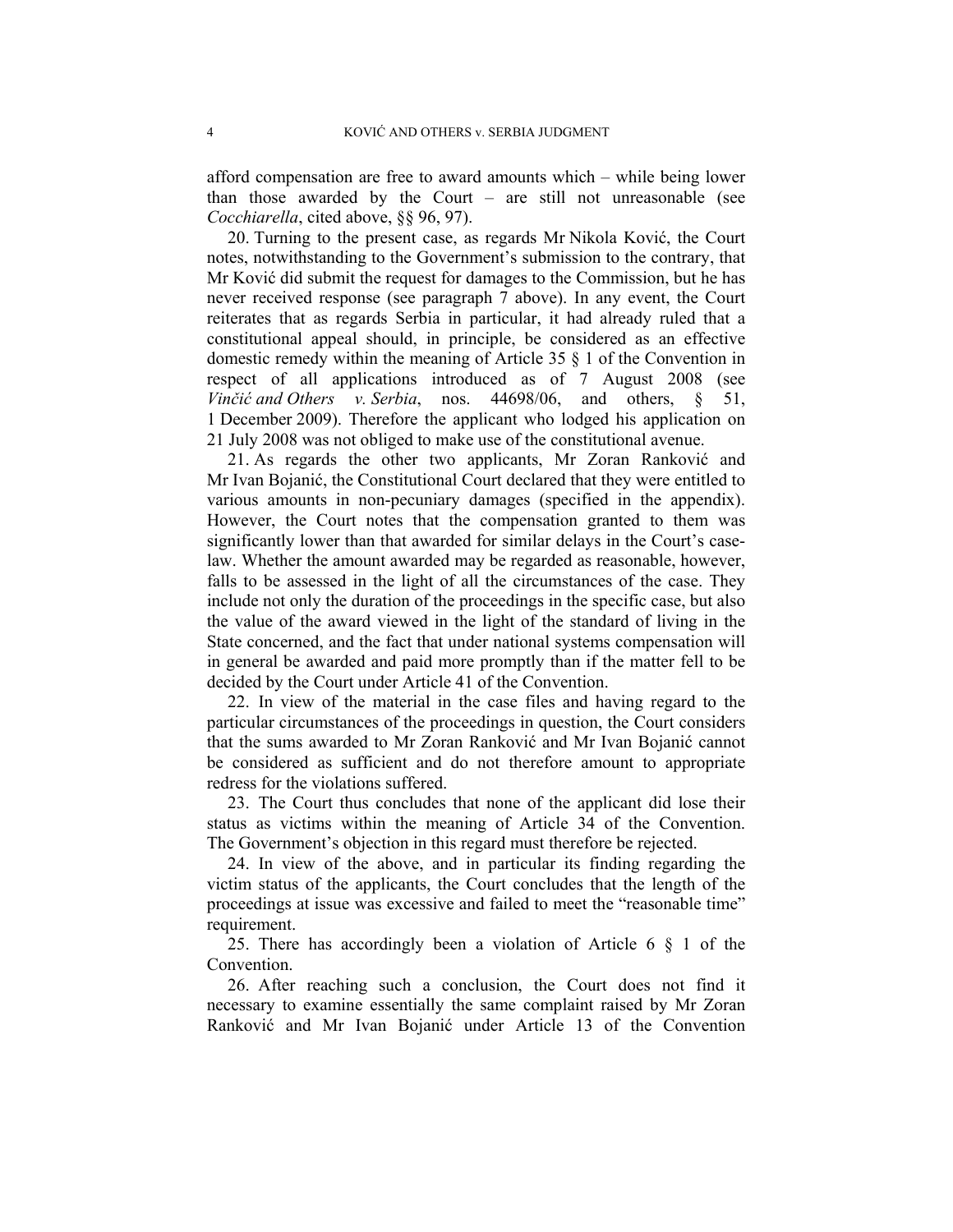(see *mutatis mutandis*, *Kin-Stib and Majkić v. Serbia*, no. 12312/05, § 90, 20 April 2010).

### III. APPLICATION OF ARTICLE 41 OF THE CONVENTION

### 27. Article 41 of the Convention provides:

"If the Court finds that there has been a violation of the Convention or the Protocols thereto, and if the internal law of the High Contracting Party concerned allows only partial reparation to be made, the Court shall, if necessary, afford just satisfaction to the injured party."

#### **A. Damage, costs and expenses**

28. The applicants claimed various amounts in respect of the nonpecuniary damage suffered by each of them. The sums requested are indicated in the appended table. The applicants also requested various sums in respect of legal costs incurred in the proceedings before both, the domestic courts and the Court. In addition, the applicant Mr Nikola Ković requested to be awarded pecuniary damage, comprising actual damage, lost profit and interest.

29. The Government considered the sums requested to be excessive and with respect to the request of Mr Nikola Ković for pecuniary damage, they further submitted that there was no causal link between the amount claimed and the alleged violation.

30. Regard being had to the documents in its possession and to its case-law (see *Nemet v. Serbia*, no. 22543/05, 8 December 2009), the Court considers it reasonable to award the sums indicated in the appended table in respect of non-pecuniary damage and costs and expenses, less any and all amounts which may have already been paid in that regard at the domestic level.

31. As regards the request of the applicant Nikola Ković, the Court agrees with the Government that there is no causal link between the violation found and the pecuniary damage alleged. It therefore rejects the claims of Mr Ković for pecuniary damage.

## **B. Default interest**

32. The Court considers it appropriate that the default interest rate should be based on the marginal lending rate of the European Central Bank, to which should be added three percentage points.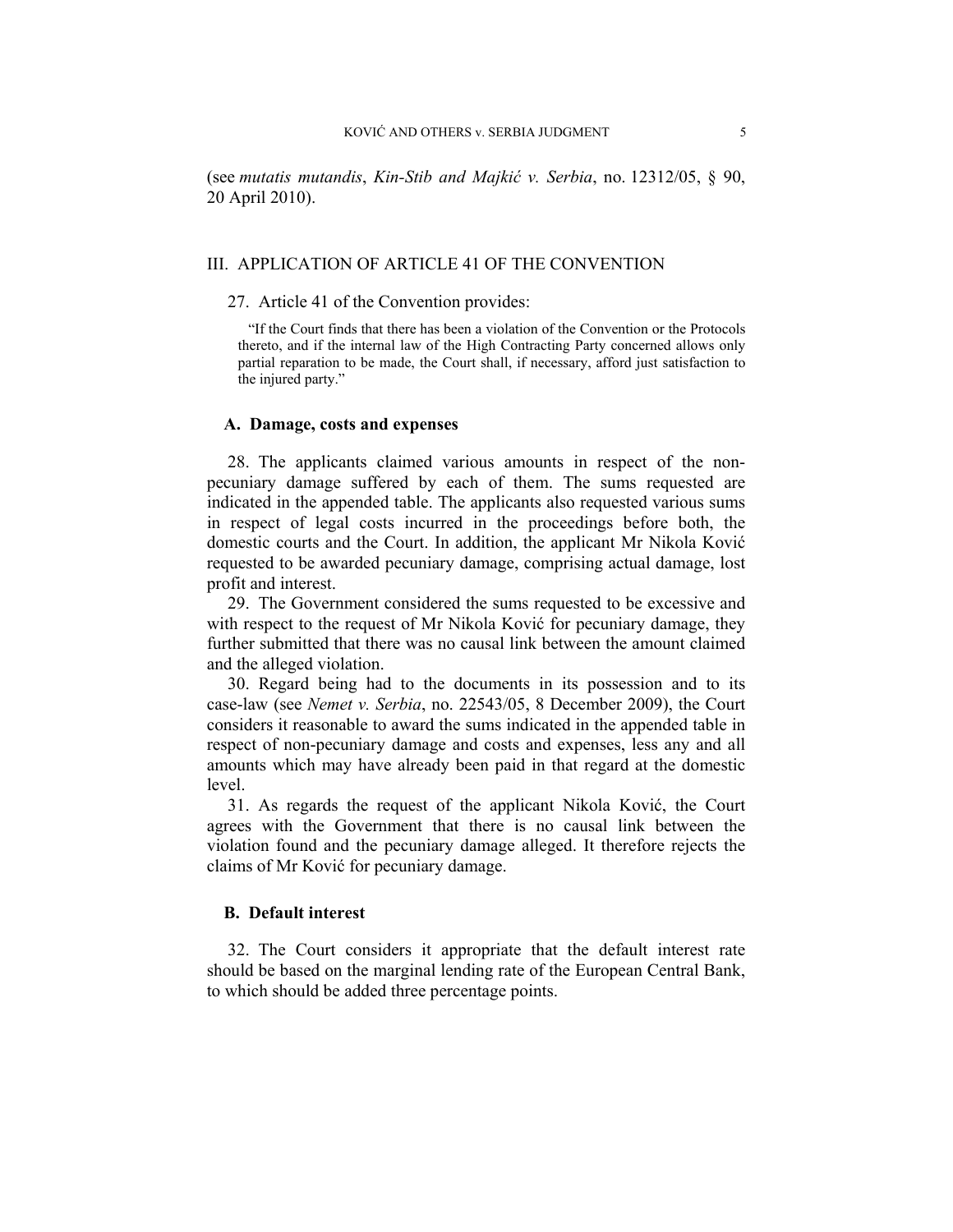# FOR THESE REASONS, THE COURT, UNANIMOUSLY,

- 1. *Decides* to join the applications;
- 2. *Joins* to the merits the Government's objection as to the applicants' victim status, and dismisses it;
- 3. *Declares* the complaints concerning the excessive length of the impugned civil and administrative proceedings admissible;
- 4. *Holds* that there has been a violation of Article 6 § 1 of the Convention in respect of each applicant;
- 5. *Holds* that there is no need to examine separately the complaint under Article 13 of the Convention raised by Mr Zoran Ranković and Mr Ivan Bojanić;
- 6. *Holds*

(a) that the respondent State is to pay the applicants, within three months, the amounts indicated in the appended table in respect of nonpecuniary damage and costs and expenses, plus any tax that may be chargeable on these amounts, which are to be converted into the currency of the respondent State at the rate applicable at the date of settlement, after the deduction of any amounts which may have already been paid on this basis;

(b) that from the expiry of the above-mentioned three months until settlement simple interest shall be payable on the above amounts at a rate equal to the marginal lending rate of the European Central Bank during the default period plus three percentage points;

7. *Dismisses* the remainder of the applicants' claim for just satisfaction.

Done in English, and notified in writing on 4 April 2017, pursuant to Rule 77 §§ 2 and 3 of the Rules of Court.

Deputy Registrar President

Fatoş Aracı **Luis López Guerra**